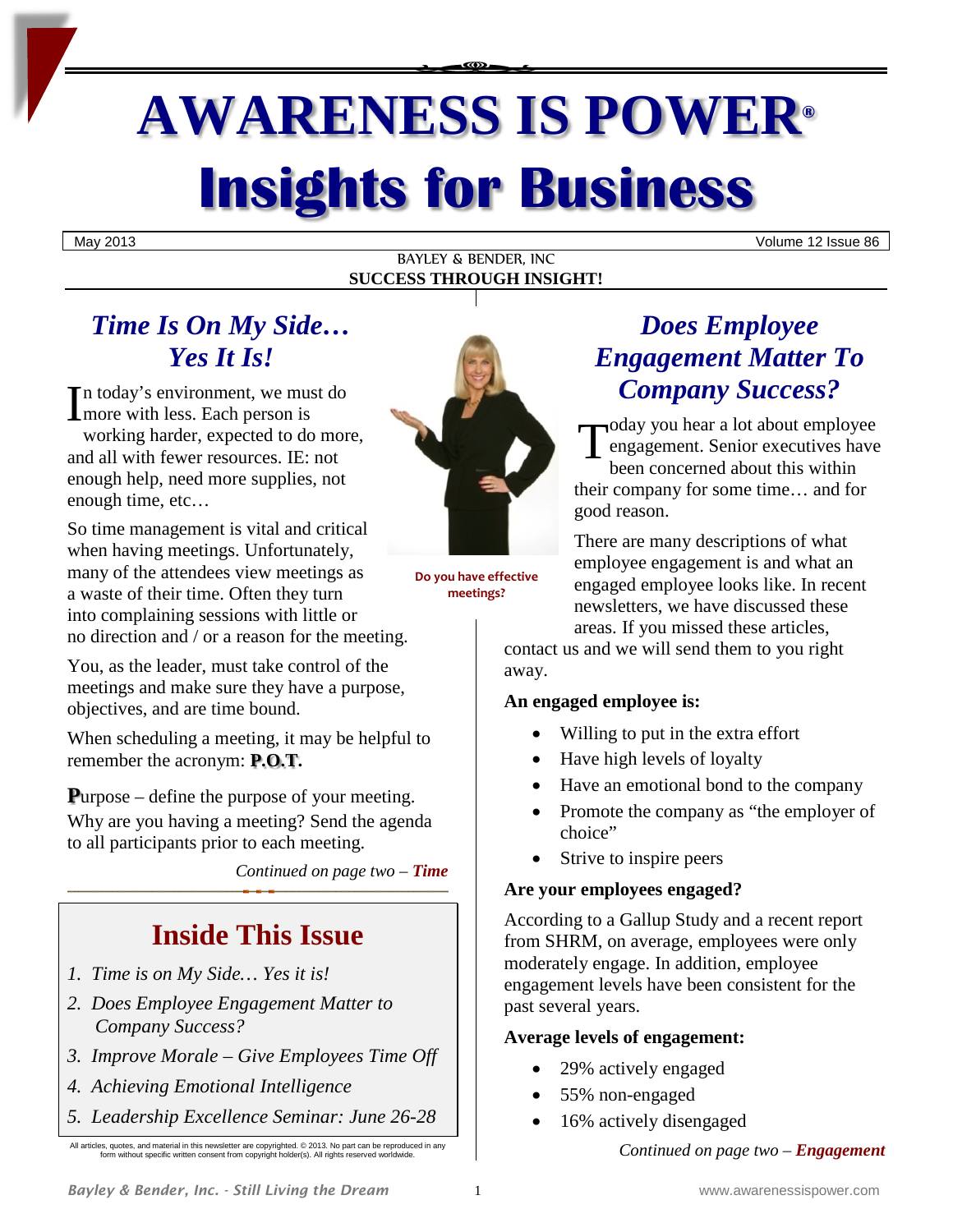#### *Continued from page one – Time*

This way they will know why they need to be there and it also gives them the ability to add a topic to the meeting.

**O**bjectives – What needs to be accomplished? Set an agenda and list the topics to be discussed. Each topic should have an allotted amount of time and should total the overall meeting timeframe. Set

aside suggestions that don't fit in the current meeting agenda and address them (if time allows) at the end of the meeting or put them on future meeting agendas.

**T**ime bound – What is the duration of the meeting? Set up a start and end time. Meetings need to start on time. Don't wait for people

**3M Meeting Management Team conservatively estimates that inefficient meetings, involving middle managers within 3M Corporation, wasted \$78.8 million annually**

to show up or review for those that are late. That wastes the time of the people who showed up on time. Do not go past the end time unless it is absolutely vital and the participants agree to the additional time. Ask the participants to help keep track of the time so you don't run over. If the meeting leader/organizer does not show up on time, the meeting should be considered cancelled and attendees should go back to work.

Junk meetings are worse than Junk email. They waste a lot more time and money. At least with junk mail you can set up a folder and hit delete.

Stop unnecessary meetings like the *"standing weekly meeting."* Meet when you actually have something to discuss.

If your meeting does not meet this criterion, than you should not have it and toss it in the **POT**.

*Have a happy productive meeting! Need an agenda template? [Click here](http://www.strategicplanningsuccess.com/images/newsletter_pics/MeetingAgenda-2013.pdf) to download it for Free!*

~ Written for us by our associate Gary Sorrell, Sorrell Associates, LLC Copyright protected worldwide. All rights reserved. ©2013

*"We should seize every opportunity to give encouragement. Encouragement is oxygen to the soul. The days are always dark enough. There is no need for us to emphasize the fact by spreading further gloom."*

~ George M. Adams

#### *Continued from page one – Engagement*

#### **What does this mean to businesses?**

- Lost productivity costs businesses \$350 billion per year (Gallup)
- Companies with highly engaged employees were 200% more profitable (Watson Wyatt Worldwide)
- One disengaged employee can bring down performance by 30%-40%. (Felps, Mitchell & Byington)

#### **Business performance suffers greatly due to disengaged employees.**

Mission, Vision, & Values must be congruent and understood by all employees in order to increase employee engagement. Connect each employee with the overall strategy  $&$  success of the organization. Help everyone understand the "big picture" and how they contribute to this overall strategy. Reward engagement consistently based

on each individual's values, motivators, EQ, & behaviors. Always be on the lookout for disengaged employees and take action quickly.



If you have any questions about this article, or about how we can help in creating a highly engaged workforce, contact us today!

~ Written by Gary Sorrell, Sorrell Associates, LLC. Copyright protected worldwide. All rights reserved.

Awareness Calendar deserving causes for may

## **National Employee Health And Fitness Day**



**The National Association for Health and Fitness** (NAHF) is a nonprofit organization that exists to improve the quality of life for individuals in the United States [t](http://www.fitness.gov/)hrough the promotion of physical

fitness, sports and healthy lifestyles. NAHF accomplishes this work by fostering and supporting Governor's and State Councils and coalitions that promote and encourages regular physical activity.

Read more about the... [National Association for](http://www.physicalfitness.org/)  **[Health and Fitness](http://www.physicalfitness.org/)**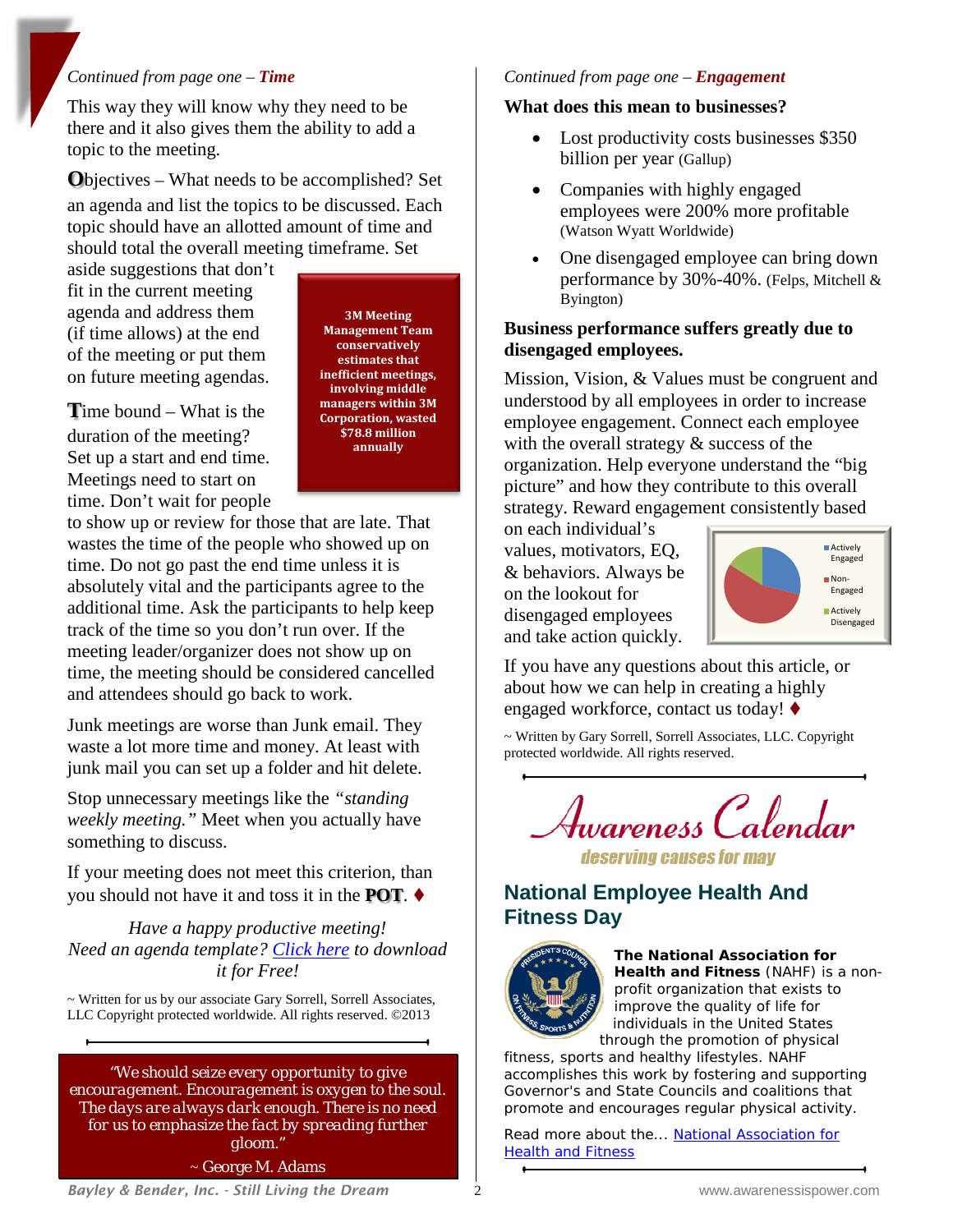# *Improve Morale – Give Employees Time Off!*

 $\blacktriangleright$  iven the current state of the economy, giving your employees Given the current state of the economy, giving your employees<br>
Gime off is probably the furthest thing from your mind. However, **not** giving enough attention to this subject could come back to bite you later . . . and it might do so sooner than you think!

The reason is simple. There's a good chance that the employees you currently have are anxious and apprehensive at the moment. With layoff figures and unemployment numbers in the headlines just about every week, it's only natural that they carry some trepidation with them to their job. The problem is that you need them at the top of their game in order to put their talent and skills to the best possible use.

This is why you should ensure that your employees take the time off they need, especially their vacation time.

If they're well rested and refreshed, then you'll reap the benefits upon their return:



**Company culture—**A more

relaxed atmosphere contributes to a better culture within the company. Employees, like everybody else, are intrinsically drawn to people and/or things that help them to reduce the stress in their lives. Your company could be one of those things.

- $\checkmark$  **Productivity—**Employees are more productive when they're rested and relaxed, not when they're frazzled and feel worn out.
- **Loyalty—**A relaxed atmosphere, a better company culture, more productivity . . . it all leads to more loyalty within the ranks.
- $\checkmark$  **Retention—**This is the ultimate payoff. One day, the economy is going to turn around and some employees might be tempted to sample what they believe might be greener pastures. However, they'll remember your investment in their peace of mind and resist temptation.

During tough economic times, improving morale is often difficult to accomplish. However, by focusing your efforts on helping your employees' take the time off they need, you'll not only improve morale, you'll also improve productivity.

## *That's a combination that's tough to beat!*

*If you have any questions about this article, or if you'd like to know how we can help you with your current hiring needs, contact us today!*

~ Written by Gary Sorrell, Sorrell Associates, LLC. Copyright protected worldwide. All rights reserved.

*"The best morale exists when you never hear the word mentioned. When you hear a lot of talk about it, it's usually lousy." ~ Dwight D. Eisenhower*



# **Did you know?**

- Social Media has become the #1 activity on the Web
- Facebook tops Google for weekly traffic in the U.S.
- YouTube has become the second largest search engine in the world
- 80% of companies use social media for recruitment. 95% of these use LinkedIn
- Over 50% of the world's population is under 30 years old
- In 10 years over 40% of the Fortune 500 will no longer be here
- What happens in Vegas, is posted on Facebook or YouTube
- The US Department of Education study revealed that online students out performed those receiving face-to- face instructions.

*"A smile while giving honest criticism can make the difference between resentment and reform."* ~ *Philip Steinmetz*